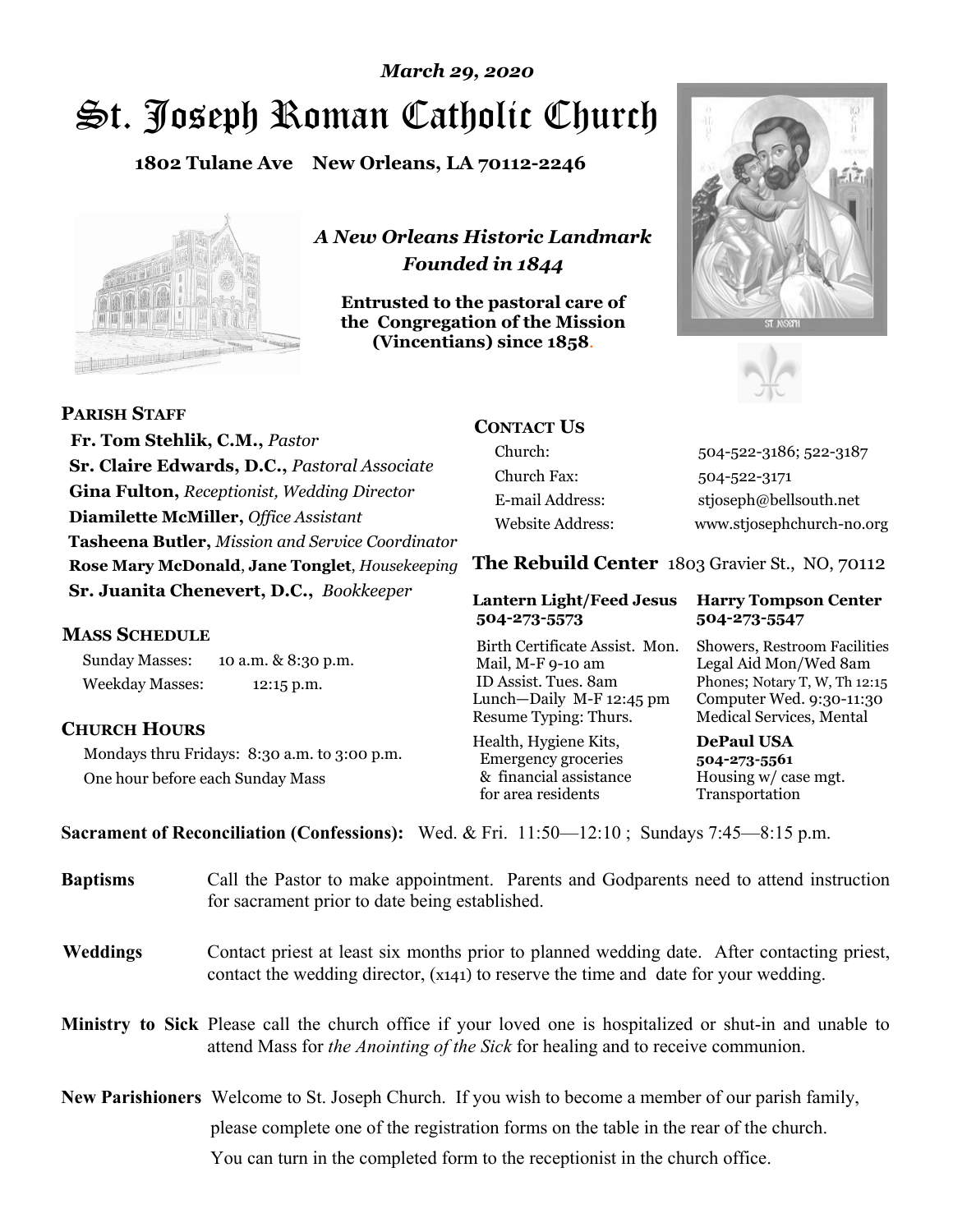# **Fifth Sunday of Lent** March 29, 2020



 **St. Joseph Parishioners, Living & Deceased; Staff, Guests and Volunteers of the Rebuild Center 8:30 pm** *Sr. Vera Butler; Tuela V. DeRitter +; Mary Duet; Joseph Morales, Jr***. +; AB Aymond**

| Monday, March 30, 2020-<br>Madeline von Almen +; Warren Frught +; Gerry Orkus + | <b>READINGS FOR THE WEEK</b><br><i>March 29, One in Faith #991</i><br>Sunday, |
|---------------------------------------------------------------------------------|-------------------------------------------------------------------------------|
| Tuesday, March $31,2020$ —                                                      | Monday: Daniel 13:1-9; 15-30; Jn 8:1-11                                       |
| <b>Anthony Maniscalco +</b>                                                     | Tuesday: Ez. 47:1-12; Ps. 46; Jn: 8:21-30                                     |
| Wednesday, April 1, 2020—                                                       | Wednesday: Is. 7:10-14; Ps. 39; Jn. 8:31-42                                   |
| <b>Doctors, Nurses, Staff, Patients</b>                                         | Thursday: Gen. 17:3-9; Ps. 106; Jn. 8:51-59                                   |
| Thursday, April 2, 2020—Francis of Paola                                        | Friday: Jer. 2:1-22; Ps. 34; John 7:1-30                                      |
| <b>Elderly and Most Vulnerable</b>                                              | Saturday: Jer. 20: 10-13; Ps. 7; Jn. 10:31-42                                 |
| Friday, April $3, 2020$ —<br>Dr. Roland Waguespack; Donna Triche                | Sunday: Mt. 21:1-11; Is 50:4-7; Ps 22<br>Phil 2:6-11:; Mt. 26:14-27:66        |

#### **YOUR PRAYERS ARE ASKED FOR THE FOLLOWING PARISHIONERS , WHO ARE IN NEED OF HEALING:**

 Dorothy Alexander, Beatrice Augustin, Anthony Blaise, Clarke Bordelo, Lawrence & Mamie Brown, Angelle Campbell; John Caron, Julianna Chevalier; Mary Duet, John & Kathleen Gebbia, Sylvia Daily-Powell, Joseph Delay, Terry Eggleston, Linda Elwood, Heather Faircloth, Frances Fiegler, Darrell & Ramona Ford, Donald Frazier, Mark Eiserloh, Shirley Gaither, Roselyn Hansen, Sarah Hollier-Watkins, Marvin Johnston, Jim Karam, Bill Kroetz, Ken Kussman, Nowell Lacking, Landy Lanza, James Leung, Andrew Marino, Sara Marino, Priscilla Martin, Karen McCoy, Hazel McMiller, Donna Moore, Maura O'Donovan, CHF, Tina Roderfeld, Bernie Saul; Pippy Sanders, Louise Sonnier, Mel & Gaspar Schiro; Theard Simms, Fr. Tom Stehlik, CM, Malcolm Taylor, Jane Tonglet, Fritz & George Tripkovich, Corliss Truhill; Georgiana Prevost, Marion Vaughn, Juanita Ware, Cathleen Ward, Warren Webster, Helen Wilson, Mary Willis, Lynn Williams, C & JA Slocum.

#### **SANCTUARY CANDLE AND MASS INTENTIONS**

 The Sanctuary Candle is burning this week to pray for the all of the **medical personnel and their patients.** To reserve a date to burn the Sanctuary Candle in memory of someone or for a special intention, please call the church office (522-3186). The Sanctuary Candle offering is \$15 for one week. The offering for Mass intentions is \$5.00 per Mass.

#### **Your Brother Will Live**

The stories that lead up to the end of Lent, the gospels, and the beginning of Holy Week lead us into the mystery of our faith, into the Paschal Mystery of Jesus sacrificial death and resurrection, and present us to the Savior who promises eternal life to all who believe in him, who follow him, who love and live in him.

The story of Lazarus begins with Jesus at a great distance. He has fled Jerusalem and his public ministry for the time has ended. He has been rejected by the High Priest, the Elders and the people who he loves the most. Martha, with a heavy heart, sends word to Jesus, "the one you love has fallen ill." Jesus has brought the love of God into their lives, and Lazarus is in dire need. Like Mary and Martha, when we open our hearts and believe in him, we already have eternal life, because Jesus is the Son of God, and God gives life, not death. There is nothing about death in God. God sent His Son to proclaim that he lives and that we will live.

So death now becomes a passageway. It doesn't become a terrible event that has to be some kind of wonderful thing happened. What Jesus is revealing to Martha, who loves him, is that all are destined for eternal life, that death is only a transition. It's a movement. It is moving from one place to another. But death does not have the final word, Jesus does. He says, "I am the way, I am the truth and I am the life."

We will know next week when we celebrate the Last Supper, the supper of love where he says he will always be with us and, even though he will die, he will be with us, because we are destined for life, not death. And then he will be nailed to a cross and he will die. And yet they will remember he did not die in the sense of disappearing into the nothingness of existence. He lives and he is risen.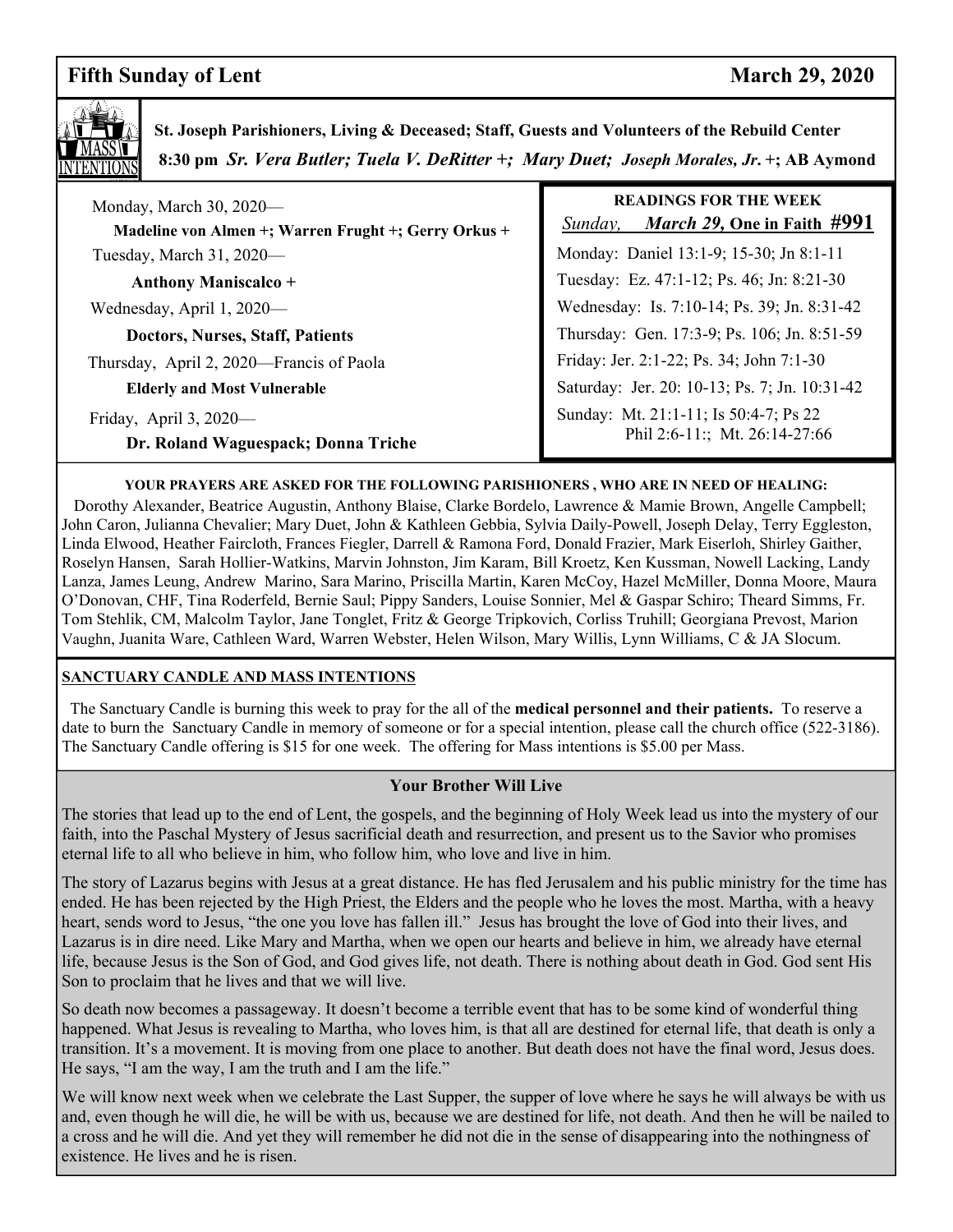You are my refuge, O Lord; You guard me and enfold me. Psalm 42

### *PARISH CALENDAR*

**TREASURE & STEWARDSHIP**

 **Sunday, March 22 ……….…..\$ 1,615.00** 

 *Thanks for your generosity!* 

**Lenten Spirituality/Soup/Community Series**– During the Wednesdays of Lent we will pray together and reflect on Vincentian Spirituality. Sessions begin at 5:10 include presentation, prayer and are followed by Soup/bread dinner. *Coming to the website as a video recording. Vincent's Journey & The Prayer of Vincent.*

Please **pray for the Catechumens** (those preparing to enter the Church): Billy, Deidra, John, Jose, Judy, Ken, Michelle, Mindy, Rick, and Tim.

Catholic Mass: WLAE Monday-Friday 12 pm noon; Sundays 11 am from the Cathedral of St. Louis

Why not download *the Way of the Cross* and pray it together at home or in your yard?



**Pope Francis'** *April* **Intention**  We pray that those suffering from addiction may be helped and supported.

Way of The Cross and Fish Fry



# **TODAY'S READINGS**

**1st Reading: Ezekiel 37:12-14:** I will open your graves and have you rise from them, says the Lord.

**Psalm 130** For with the Lord there is kindness and redemption.

**2nd Reading: Romans 8:8-11:** You are in the Spirit, if only the Spirit of God dwells in you.

**John 11:1-45:** I am the Resurrection and the Life; whoever believes in me will live.

### Jesus wept

In Lazarus, is the sign and symbol of the truth of every human being, that we are not created for a time, die and disappear into nothingness, but we are created to love God and to love each other and, most of all, to love this world.

Jesus weeps. In the mourning of Jesus and the weeping he does not weep over himself, he weeps over us, that we might finally bring this world and bring each other to a world that it was created for: a world of forgiveness, a world of caring, a world not without its problems, but a world based on the faith of Martha.

Martha doesn't say, "Do something." She just says, when she sends her message to Jesus, she says, "Master, the one you love is ill."

#### **CHARTER FOR THE PROTECTION OF CHILDREN AND YOUNG PEOPLE**

In response to the Charter for the Protection of Children and Young People from the United States Conference of Catholic Bishops, the Archdiocese of New Orleans continues to make the Hot Line available for anyone who has been hurt or sexually abused by anyone who works for the Church. The Hot Line continues to be available; the number is (504) 522-5019. In continuing our commitment to support and to heal, we invite and encourage individuals who have been hurt or sexually abused recently or in the past by clergy, religious or other employees of the Archdiocese to call our Hot Line and your message will be received confidentially by a mental health professional. Anyone can make a direct call during regular business hours to the Victims' Assistance Coordinator at (504) 861-6253.